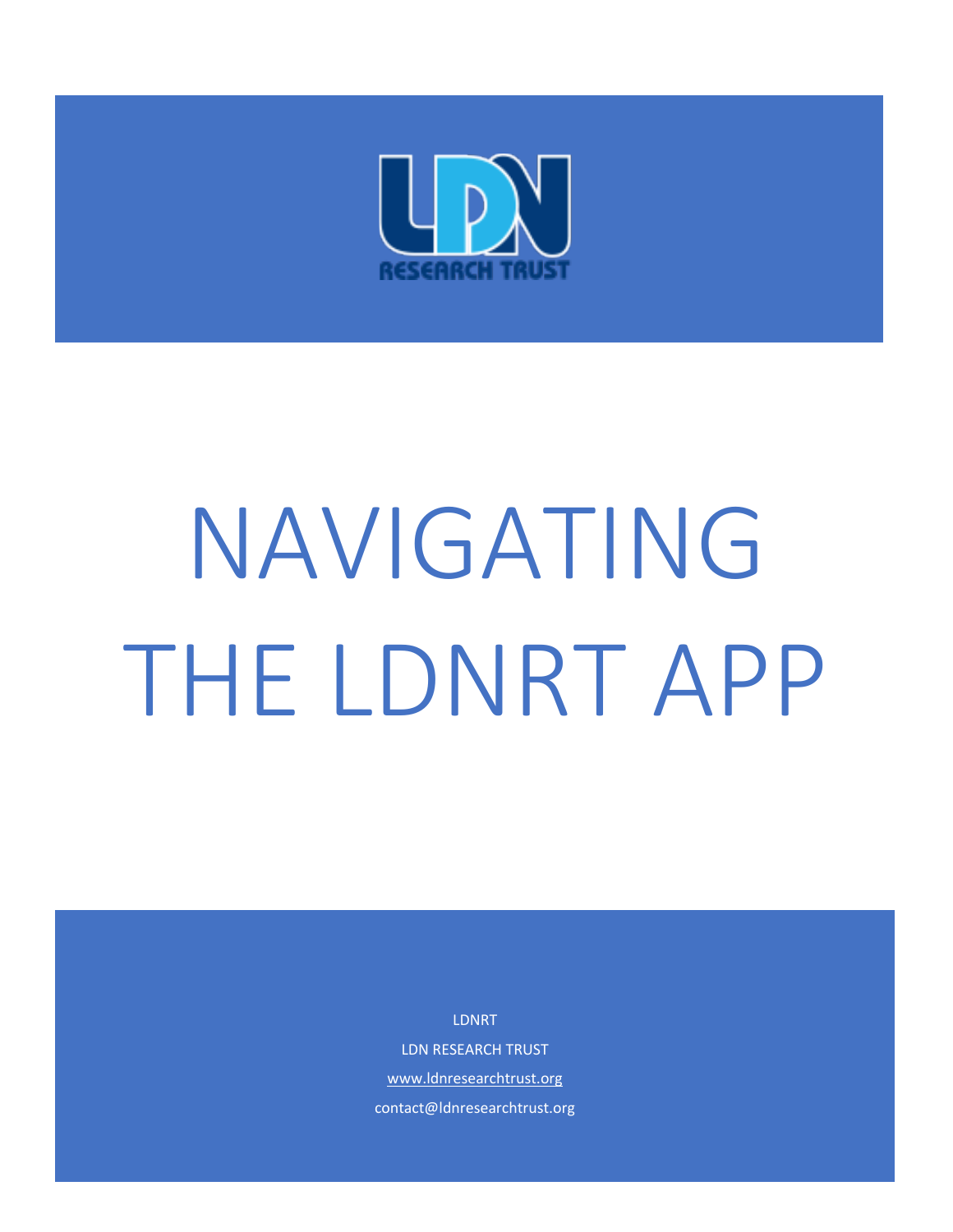## Contents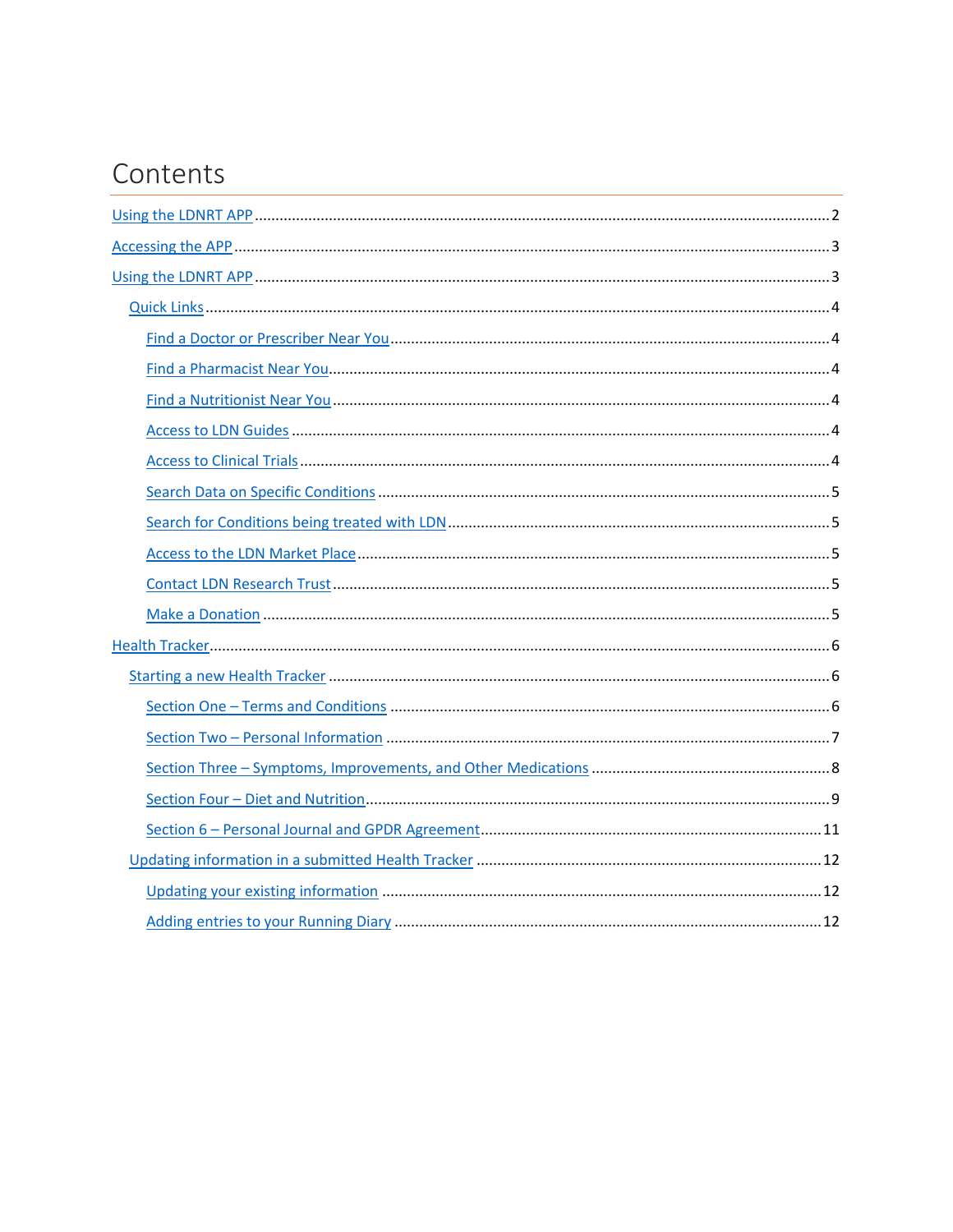# Using the LDNRT APP

<span id="page-2-0"></span>The LDNRT APP was developed to provide simplicity to navigating the website by providing links to the most commonly requested access. The app also provided a form that will allow LDN users to track and provide information to their medical professionals.

This document is intended to help guide you through using the app and completing the form.

# <span id="page-2-1"></span>Accessing the APP

Once you access the link, you will get an option to save a shortcut to your home screen or desktop.

To get a copy of the LDNRT APP, go to this link, <https://form.ldnresearchtrust.org/app/221215784789972>



A shortcut similar to this -  $\blacksquare$  - will be added to your desktop or home screen if you elect to save the link. This link will be used to access the tool when you need access to it quickly, and it is recommended that you install it on your home screen or desktop.

## <span id="page-2-2"></span>Using the LDNRT APP

Once opened, you will see a screen similar to this.

You can then easily use the tool to navigate to different areas of the LDNRT website through the quick links.

## <span id="page-2-3"></span>Quick Links

#### <span id="page-2-4"></span>Find a Doctor or Prescriber Near You



Click on the **contract of the button to quickly get to the LDNRT webpage and find an** 

LDN prescriber closest to you.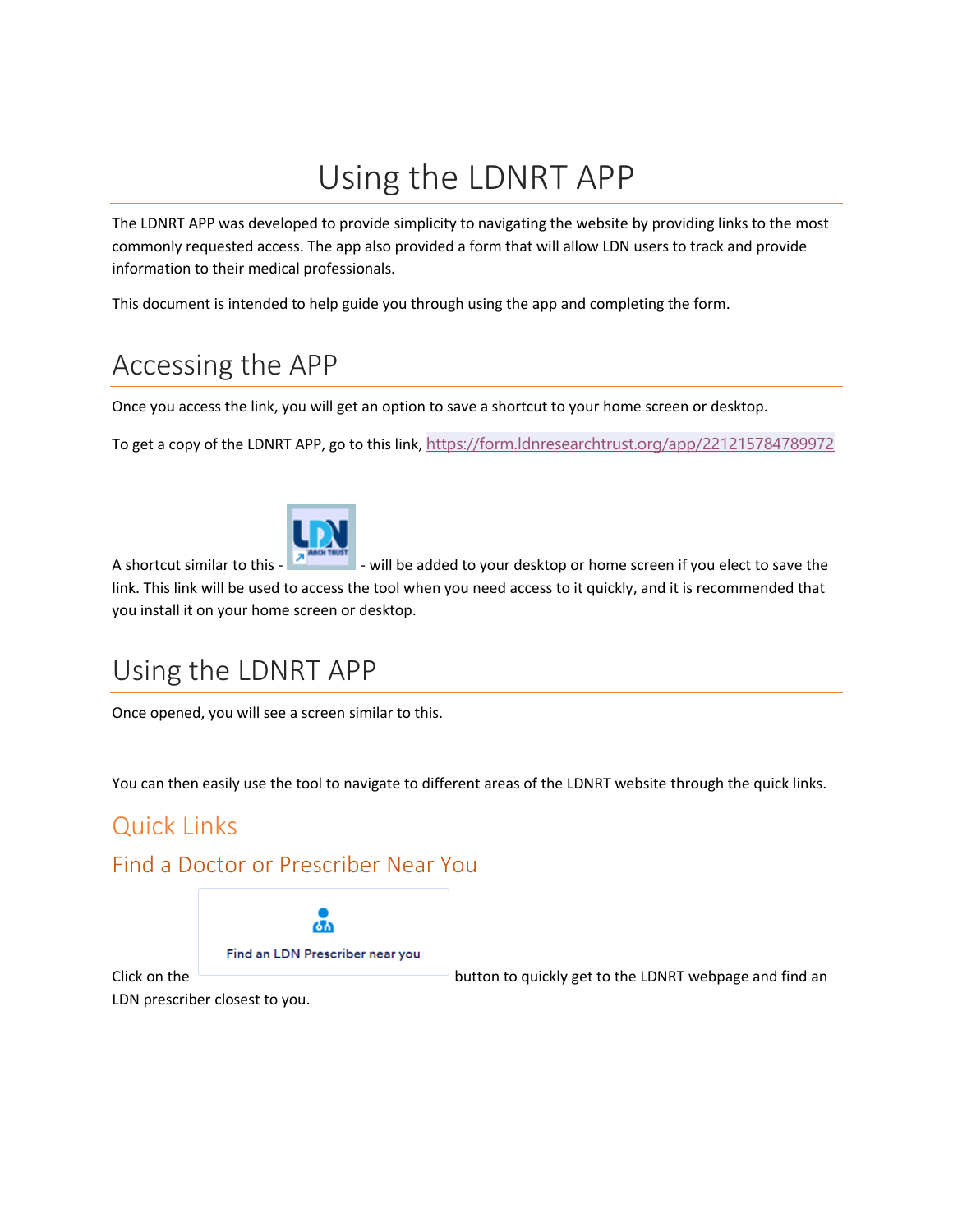#### <span id="page-3-0"></span>Find a Pharmacist Near You

Find and LDN Pharmacist near you

Click on the **button to quickly get to the LDNRT** webpage and find an

LDN Pharmacist closest to you.

#### <span id="page-3-1"></span>Find a Nutritionist Near You

Click on the button to quickly get to the LDNRT webpage and find a Nutritionist closest to you.

#### <span id="page-3-2"></span>Access to LDN Guides

If you are looking for LDN guides, you can get to them quickly by clicking the button.

#### <span id="page-3-3"></span>Access to Clinical Trials

To look up or research information obtained through clinical trials, click the button to go to the LDNRT webpage providing the information quickly.

#### <span id="page-3-4"></span>Search Data on Specific Conditions

To get information on specific conditions LDN could help with, click the button to go to the LDNRT webpage providing the information quickly.

#### <span id="page-3-5"></span>Search for Conditions being treated with LDN

To get information specific to the conditions currently being treated with LDN, click the button to go to the LDNRT web page quickly.

#### <span id="page-3-6"></span>Access to the LDN Market Place

To quickly get access to the LNDRT Marketplace webpage, click the button.

#### <span id="page-3-7"></span>Contact LDN Research Trust

Click the button to contact the LDN Research Trust team.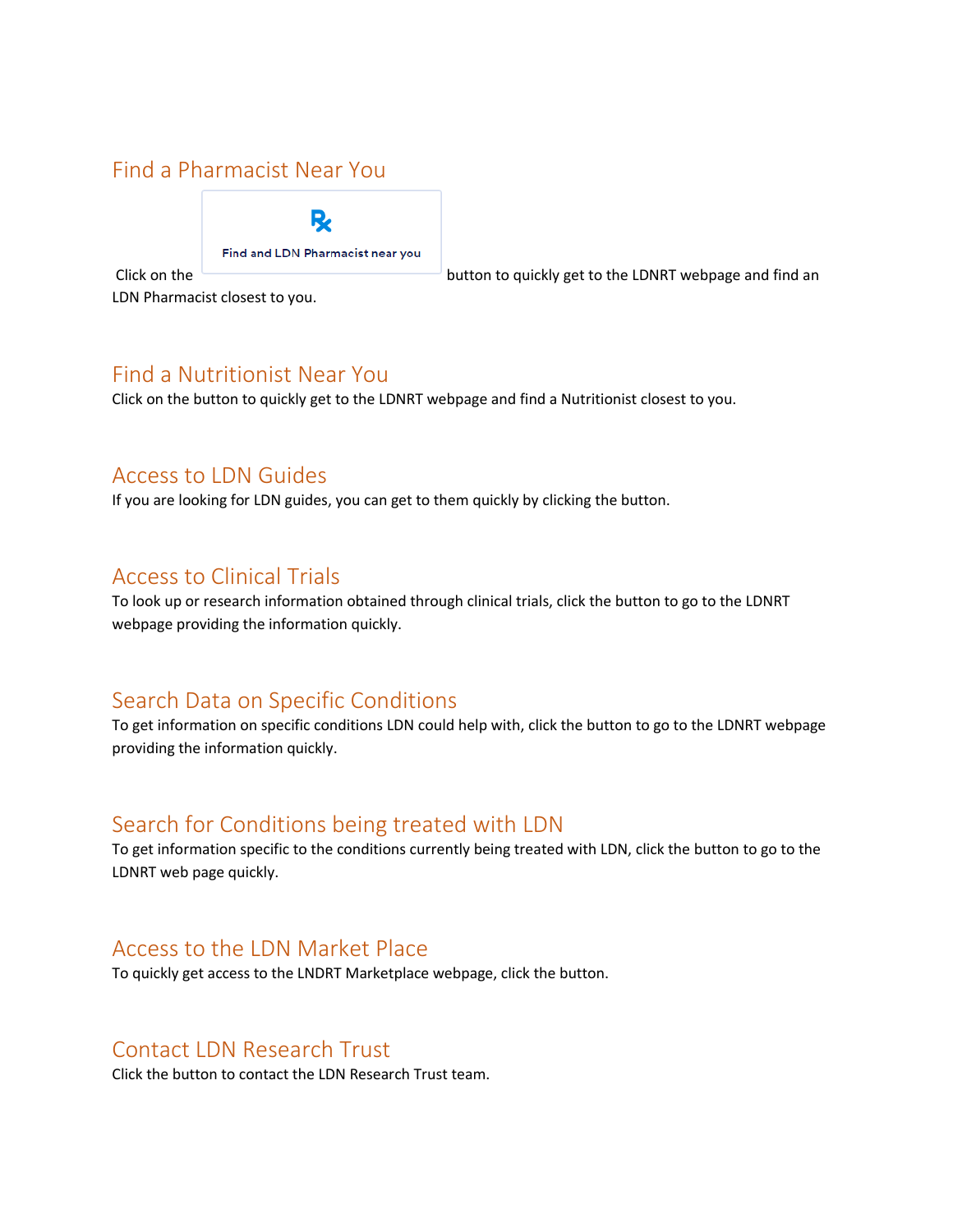#### <span id="page-4-0"></span>Make a Donation

LDN Research Trust is a non-profit charity organization that is dependent on charitable donations. If you like the work that LDNRT has done and would like to donate, click the link under donation

#### **Donations**

The LDN Research Trust is a non-profit charity, which receives no funding. To ontinue to offer this App and Heath Tracker, donations would be appreciated.

Click or tap here to make a donation.

to make a contribution to the LDNRT on the webpage. Your support is greatly appreciated and will allow us to continue our mission.

# <span id="page-4-1"></span>Health Tracker

The health tracker is a form that stores data securely and compliantly, and your personal details are not shared with any 3<sup>rd</sup> party.

You can track information about your health and will be asked questions as to your condition(s), when diagnosed, your current diet, medications, dosage, and more. The form will also allow you to keep a running diary to track information that you may forget when discussing it with your doctor. The information you enter is completely safe and secure, and only you can share it. Below are instructions on how to complete the form. Once submitted, you will immediately receive an email with a link to return to the form to update it as well as a PDF document with the information you entered.

## <span id="page-4-2"></span>Starting the new Health Tracker

From the LDNRT APP, click on the button to launch the tracker. The Health Tracker button on the APP will always start a new record. You cannot use the link in the APP to make updates and track your history. To track your history, you must use the link emailed to you upon completion.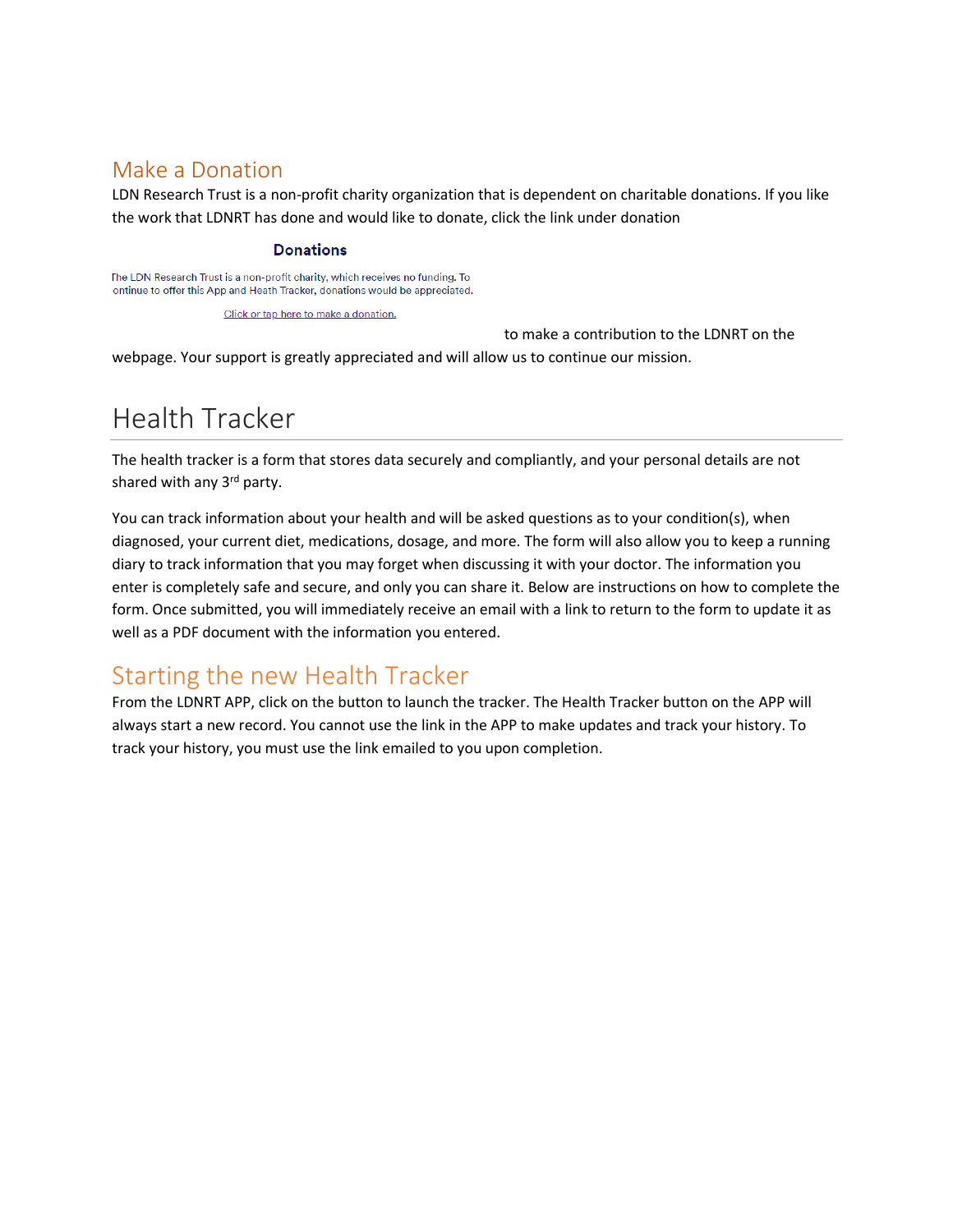#### <span id="page-5-0"></span>Section One - Terms and Conditions

## **LDN Health Tracker Form**

By clicking this checkbox, you agree to the terms and conditions. Agree is  $\ast$ required to use the App. You must scroll to the bottom of the agreement below before you can check the checkbox.

The New LDN Health Tracker App

End User Licence Agreement

PLEASE READ CAREFULLY BEFORE PROCEEDING.

This end-user licence agreement (EULA) is a legal agreement between you (Enduser or you) and LDN Research Trust, Registered Charity Number: 1106636, having their

**Continue** 

In this section, you must click the checkmark to be able to continue. Before clicking the checkmark, you must scroll to the end of the terms and conditions.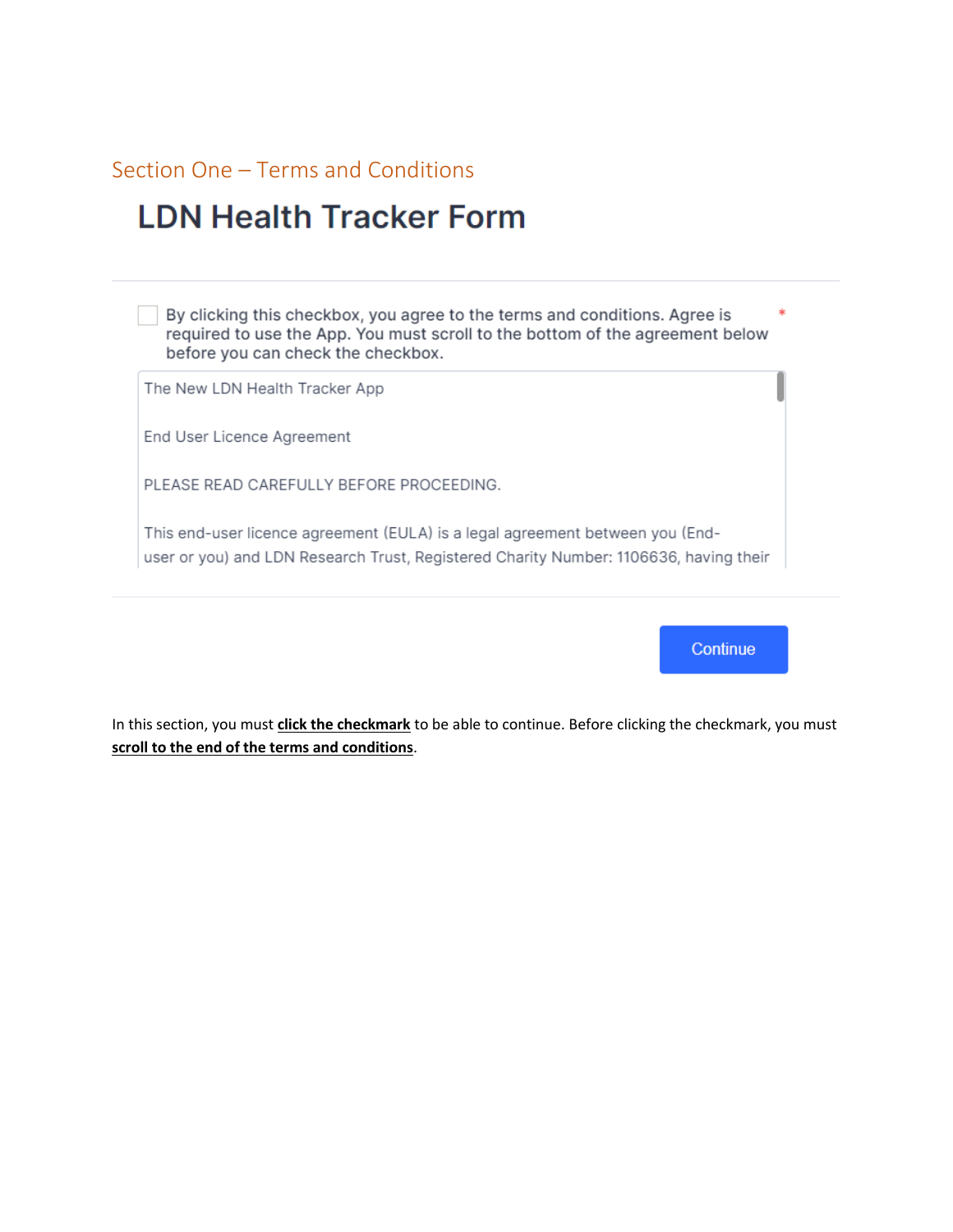<span id="page-6-0"></span>

| Name +                                              |                     |                          |  |
|-----------------------------------------------------|---------------------|--------------------------|--|
|                                                     |                     |                          |  |
| <b>First Rame</b><br><b>O</b> The field is mighted. | <b>Last Name</b>    |                          |  |
| Email Address *                                     | Date +              |                          |  |
|                                                     | 05-18-2022          | ÷                        |  |
| confirm your email                                  | Dale                |                          |  |
| manyin@reanple.com                                  |                     |                          |  |
| Age +                                               | Country *           |                          |  |
|                                                     |                     | $\overline{\phantom{a}}$ |  |
|                                                     |                     |                          |  |
| Gender +<br>$\bigcirc$ Male                         | Helpht <sup>+</sup> |                          |  |
| C Fertale                                           |                     |                          |  |
| Gender Neutral                                      |                     |                          |  |
| Condition/s and Diagnosis Date/s +                  |                     |                          |  |
| Type here                                           |                     |                          |  |
|                                                     |                     |                          |  |
|                                                     |                     |                          |  |
|                                                     |                     |                          |  |
| What symptoms did you have before starting LDN? +   |                     |                          |  |
| Type here                                           |                     |                          |  |
|                                                     |                     |                          |  |
|                                                     |                     |                          |  |
|                                                     |                     |                          |  |
| Are you taking LDN? +                               |                     |                          |  |
| Rict Started<br>O Yes                               |                     |                          |  |
| Stopped: Explain why you stopped                    |                     |                          |  |

#### In this section, you must enter all the information for every box with a red \*, which is every field. If you fail to answer and of the questions, you will get a red box around the question and an error message instructing you that you failed to answer a required field. Once all questions are answered, click the next button. Follow all instructions with each question.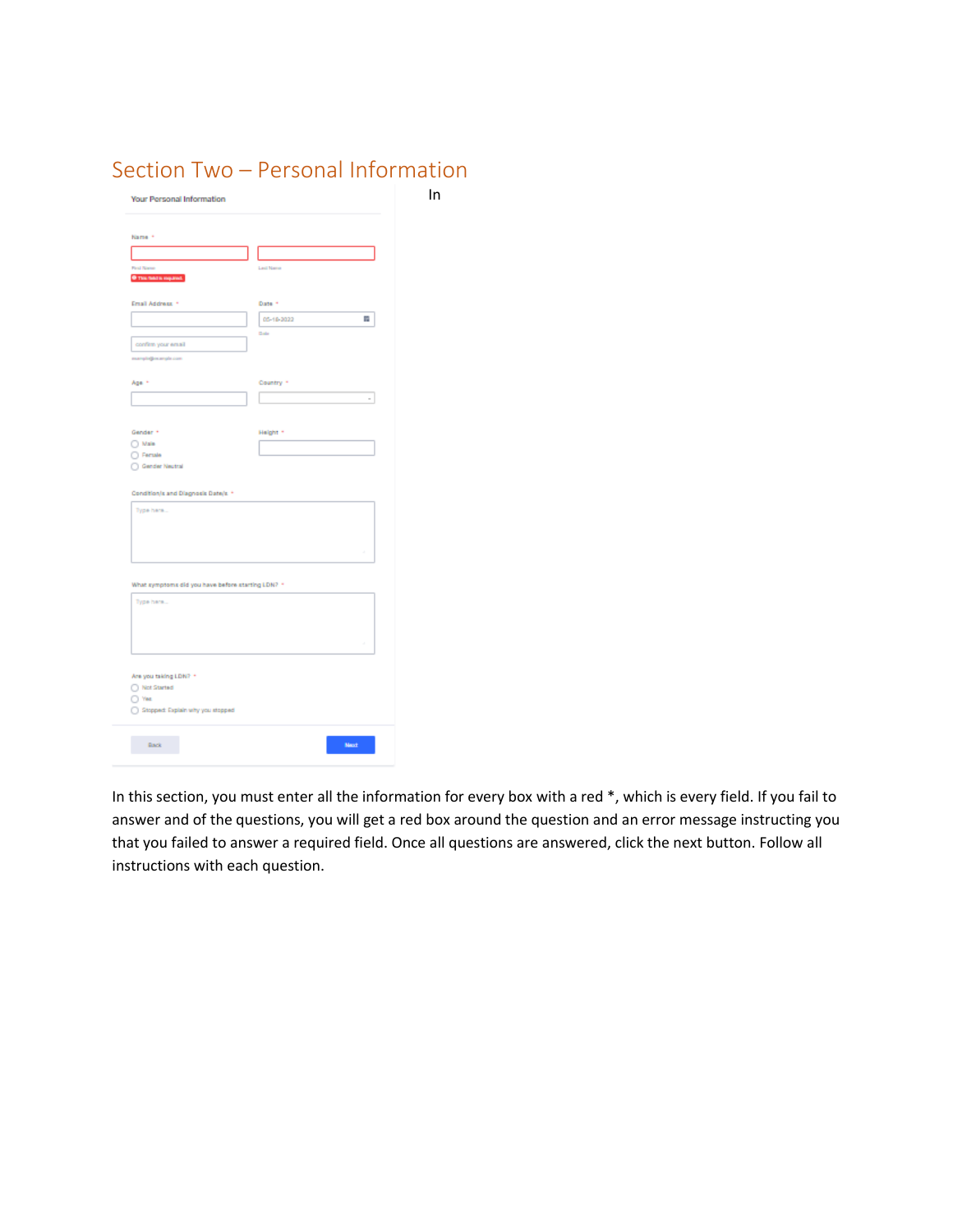### <span id="page-7-0"></span>Section Three – Symptoms, Improvements, and Other Medications

Symptoms, Improvement and Other Medications

| Have you completed this section before? *                    |
|--------------------------------------------------------------|
| >Yes and my details are still the same and have not changed  |
|                                                              |
| Yes but I need to update some information                    |
| No, I have never filled this form out before                 |
|                                                              |
| How long before you noticed any improvements taking LDN? +   |
| $O$ 1-6 days                                                 |
|                                                              |
| $O$ 1-2 weeks                                                |
| $3-4$ weeks                                                  |
| Over a month                                                 |
| Other: Provide details                                       |
| Please type another option here                              |
|                                                              |
| @ This field is required.                                    |
|                                                              |
| Unexpected benefits of taking LDN *                          |
| better sleep                                                 |
|                                                              |
| Improved mood                                                |
| overall sense of well-being                                  |
| better energy                                                |
| ies pain                                                     |
| Other: List any other benefits                               |
|                                                              |
|                                                              |
| What other therapies were used in conjunction with LDN? *    |
| Type hara                                                    |
|                                                              |
|                                                              |
|                                                              |
|                                                              |
|                                                              |
|                                                              |
| Have you been taking LDN for at least 6 months? *            |
|                                                              |
| The C                                                        |
| O No                                                         |
|                                                              |
| What symptoms do you currently have? +                       |
|                                                              |
|                                                              |
| Type here                                                    |
|                                                              |
|                                                              |
|                                                              |
|                                                              |
|                                                              |
|                                                              |
|                                                              |
| How many prescription medications did you take before LDN? + |
| <b>Please Select</b>                                         |
|                                                              |
|                                                              |
| How many prescription medications do you take now? *         |
| <b>Please Select</b>                                         |
|                                                              |
|                                                              |
|                                                              |
| Next<br>Back                                                 |

As with the previous section, fill in all required information and click the next button. Follow all instructions with each question.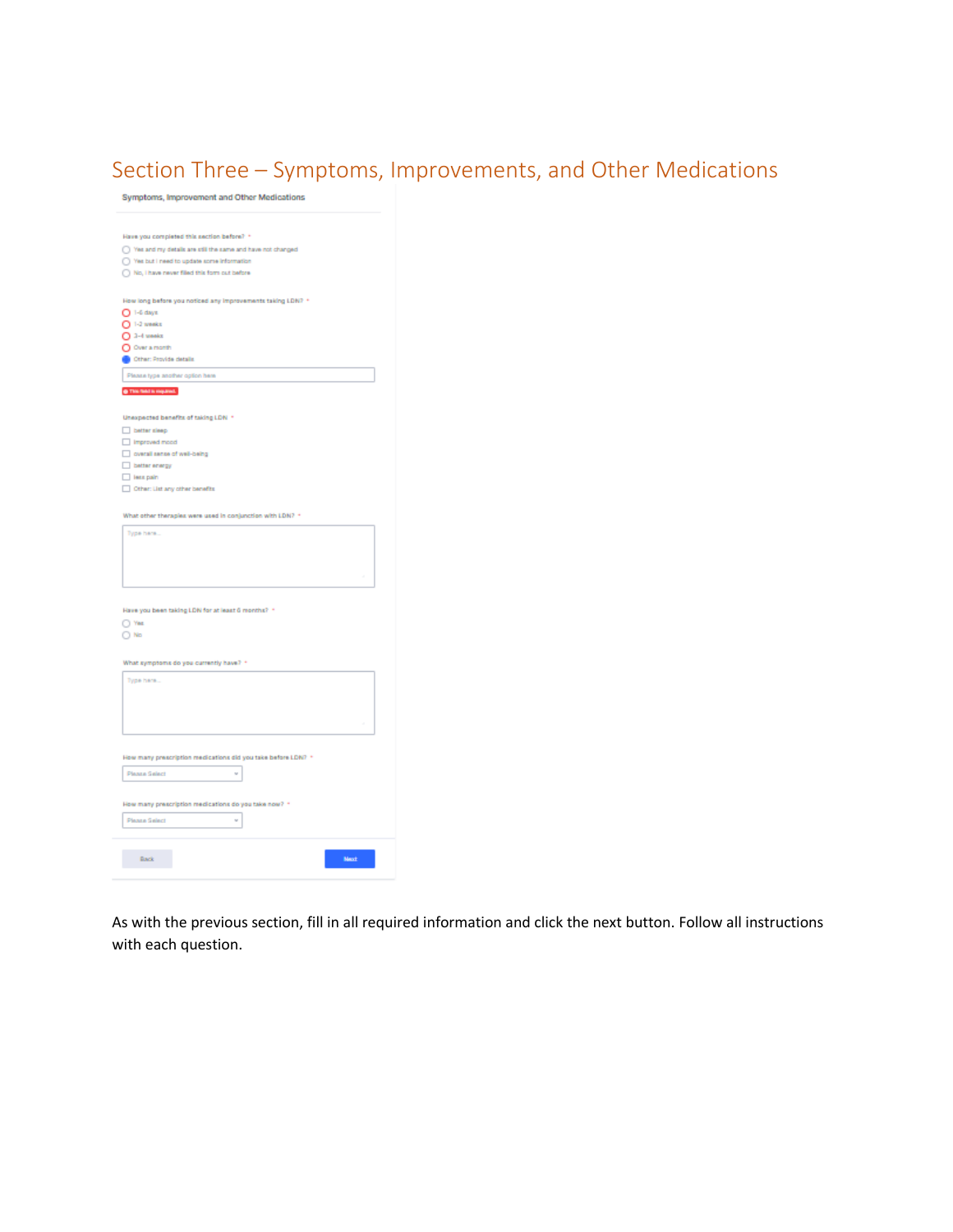#### <span id="page-8-0"></span>Section Four – Diet and Nutrition

| Have you completed this section before? *    |  |
|----------------------------------------------|--|
| Yes and my responses are still the same      |  |
| Yes but I need to change a few of my answers |  |
| No                                           |  |
|                                              |  |
| Do you follow a diet lifestyle? *            |  |
| Yes                                          |  |
| No                                           |  |
|                                              |  |
| Do you take any supplements? *               |  |
| Yes                                          |  |
| No                                           |  |
|                                              |  |
|                                              |  |
| <b>Next</b><br><b>Back</b>                   |  |
|                                              |  |

Answer all questions and click Next. Follow all instructions with each question.

Section Five – Review Form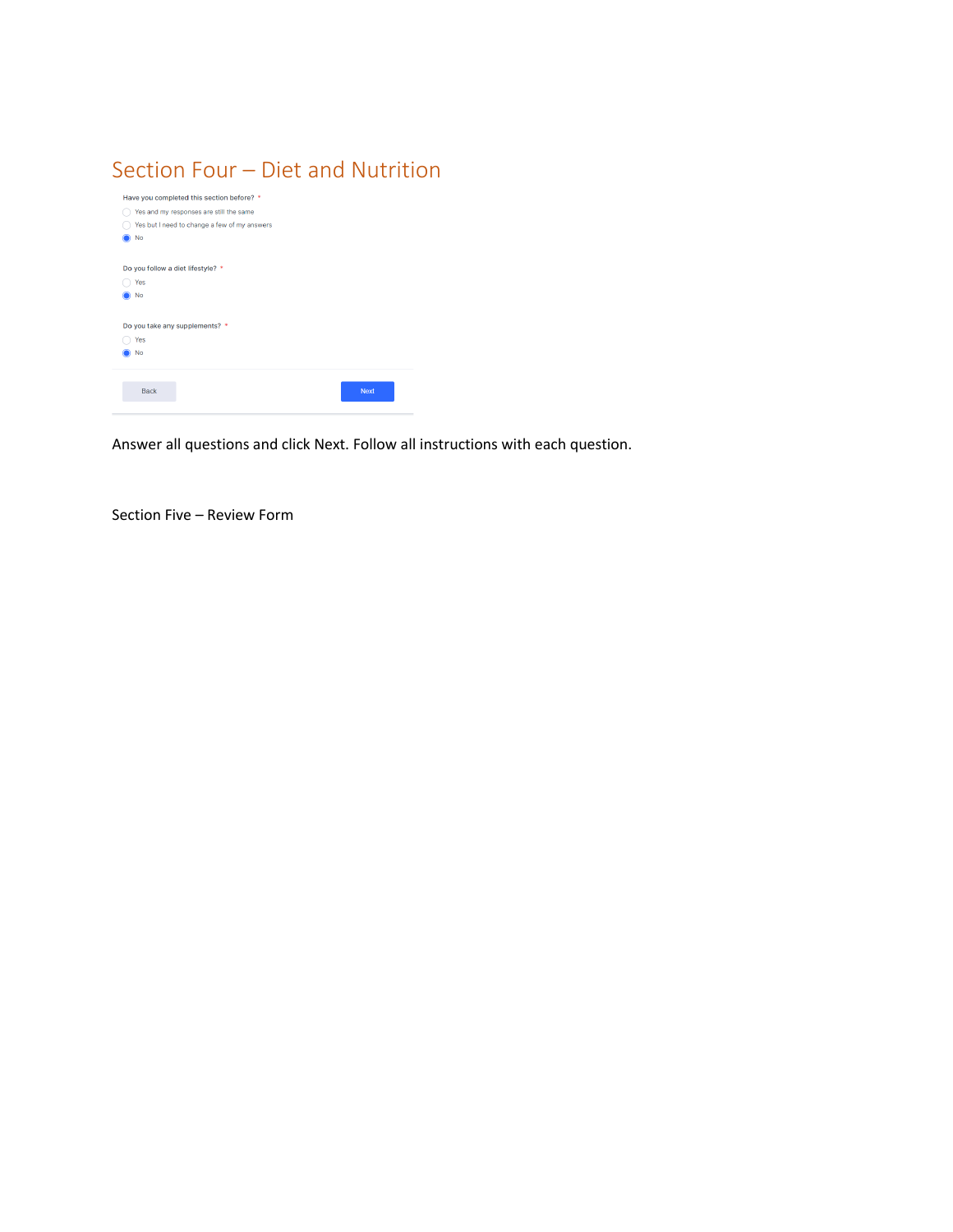|  |  | <b>Review Form</b> |
|--|--|--------------------|
|  |  |                    |
|  |  |                    |

| You are required to complete this form monthly, it can be used as often as you wish |  |
|-------------------------------------------------------------------------------------|--|

The following questions are for you to rate your levels before you started taking<br>LDN. Please rate the levels with I being extremely low, or almost non-existing and 10<br>being extremely high or intolerable, or any level in b

|                                                                                     | <b>Raile From 11p 10</b> |
|-------------------------------------------------------------------------------------|--------------------------|
| How was your Physical Pain Level                                                    | $\sim$                   |
| How was your Physical Paligue Level                                                 | $\sim$                   |
| Was your the remainingful and with purposes                                         | $\sim$                   |
| How well were you able to communicate with friends.                                 | $\sim$                   |
| Did your Physical Bretramment meet your rends.                                      | $^{12}$                  |
| Where you able to think sincely                                                     | $\sim$                   |
| How wery was it to get information from your healthcare beam                        | $\sim$                   |
| How landy stid you feel about how your constitue offents. I'm people you care about | $\sim$                   |

| What is your weight *                                                 | What exercise did you do last month *                  |
|-----------------------------------------------------------------------|--------------------------------------------------------|
|                                                                       |                                                        |
|                                                                       |                                                        |
|                                                                       |                                                        |
| What types of aids have you used recently *                           |                                                        |
| Wheelchalr                                                            |                                                        |
| <b>Crutches</b>                                                       |                                                        |
| Walking Stick (cane)                                                  |                                                        |
| <b>Glectric Scooter</b>                                               |                                                        |
| Walking Frame                                                         |                                                        |
| Rollator                                                              |                                                        |
| Holst                                                                 |                                                        |
| Nore                                                                  |                                                        |
|                                                                       |                                                        |
| How many prescription medications did                                 | What symptoms do you currently have?                   |
| you take last month? +                                                |                                                        |
| Please Select<br>v                                                    |                                                        |
|                                                                       |                                                        |
|                                                                       |                                                        |
| What dose of LDN are you currently taking? *                          |                                                        |
| .05 <sub>mg</sub>                                                     |                                                        |
| ) Img                                                                 |                                                        |
| 1.5 <sub>mg</sub>                                                     |                                                        |
| 2 <sub>mg</sub>                                                       |                                                        |
| <b>Jmg</b>                                                            |                                                        |
| 4.5 mg                                                                |                                                        |
| Other: Enter Dose                                                     |                                                        |
|                                                                       |                                                        |
|                                                                       |                                                        |
| Approximately how many days a week<br>do you generally get dressed? * | Approximately how many days a week<br>do you go out? * |
|                                                                       |                                                        |
| Please Select<br>$\mathbf{v}$                                         | Please Select<br>$\sim$                                |
|                                                                       |                                                        |
|                                                                       |                                                        |
| Back                                                                  | <b>Max</b>                                             |
|                                                                       |                                                        |
|                                                                       |                                                        |

Complete each section and click next. Be sure to follow the instructions with each question.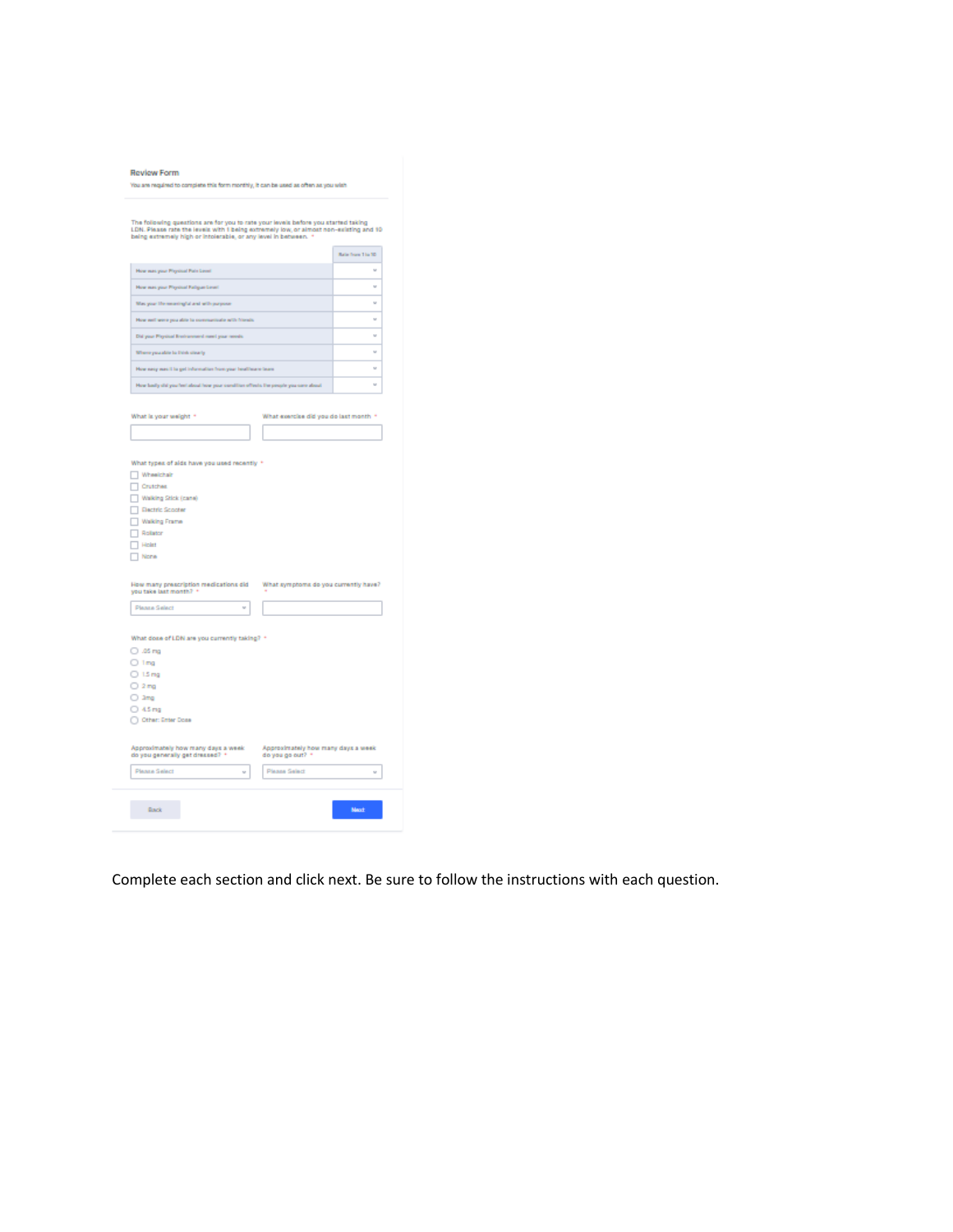#### <span id="page-10-0"></span>Section 6 - Personal Journal and GPDR Agreement

Personal Journal - Start each new entry with the current date to better track when your entries are made.

5/18/2022 - This is the start of my journal

You can choose to make entries as often as you like to track your health. Start each entry with the current date to better track the dates you made the entry.

Before clicking submit or save you can review or change your

information, using the back buttons. After making edits, use the next buttons to get back to the submit button.

Submit this form if you are are finished with all your edits and appenditures.

After submitting this form, a copy will be sent to the email address you provided in the personal information section, which you can then share with your doctor or pharmacist for them to monitor you if you choose. You will also receive a link at the end of the email that will allow you to return to this form to make updates and continue your journal.

Thank you for using our LDN Health Tracker App, we are confident it will be of great value to you and those monitoring you.

Please visit our website www.Idnresearchtrust.org for all our LDN information.

O GDPR Agreement - I consent to this website storing my submitted information so that LDNRT can respond to me. \*

**Back** 

**Submit** 

When entering information in the personal journal, start each entry with a date to ensure proper tracking of each entry. After starting your journal, click the GPDR checkbox to agree then click submit. It is recommended that you click on the link for the GPDR Agreement to read the agreement before clicking the checkbox and submitting.

Once submitted, you will receive an email with a PDF document listing all your entries, and a link that will allow you to return to the form to make updates to your journal or information.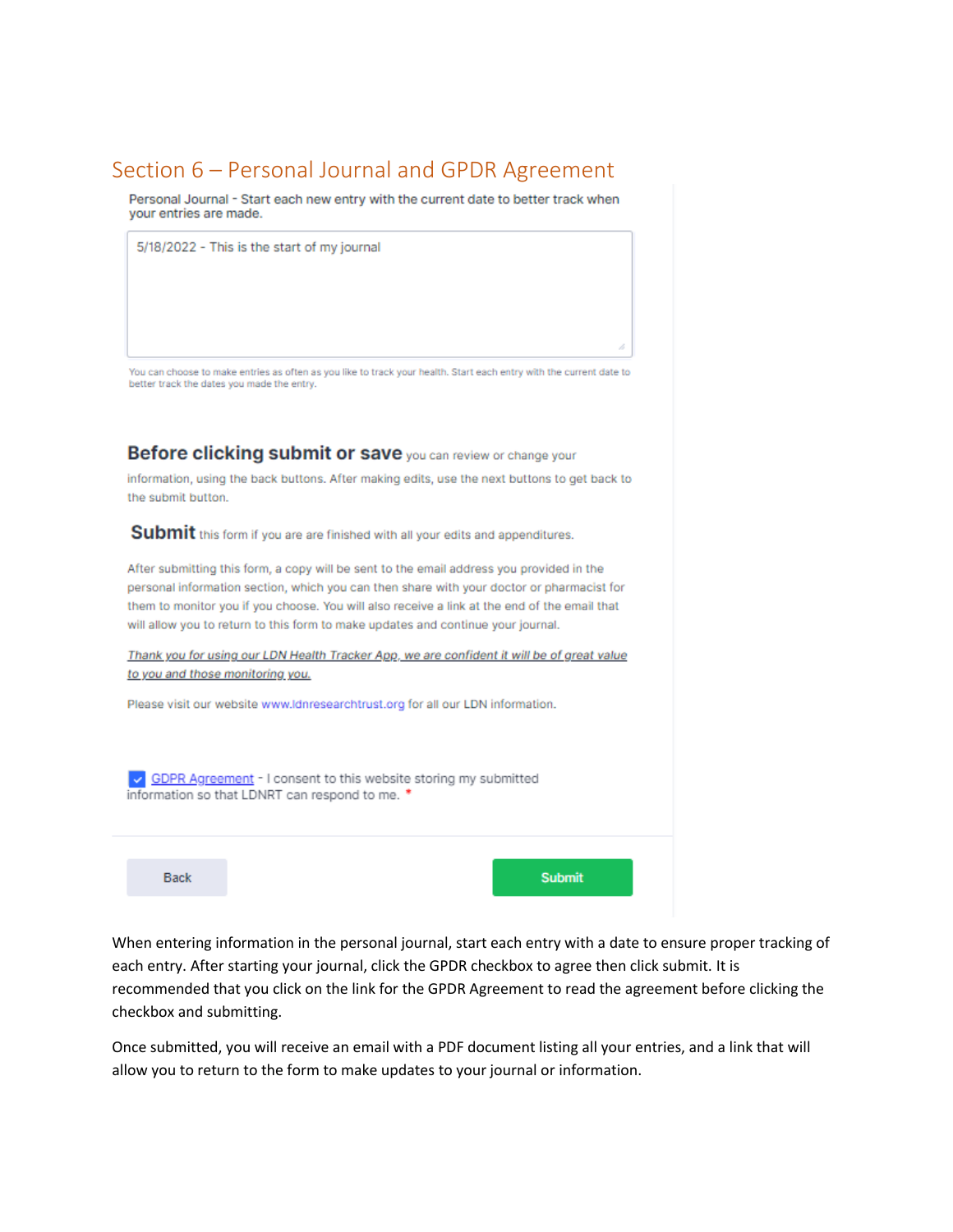## <span id="page-11-0"></span>Updating information in a submitted Health Tracker

After submitting the Health Tracker Form, you will receive an email with a pdf attachment showing the information you have entered or updated. In the text of the email, there will also be a link that you will need to use to make updates or to continue updating you running diary.

#### *YOU MUST USE THAT LINK TO VIEW YOUR HISTORY, UPDATE YOUR INFORMATION, OR EDD*

*ENTRIES INTO YOUR DIARY*. It is recommended that you after clicking on the link, you save it to your favorites in your browser or on your mobile device.

#### <span id="page-11-1"></span>Updating your existing information

You will have an email from LDN Research Trust with the following text in the body, along with an attachment.



Attached you will find a PDF file with all the information that you have entered in the LDN Health Tracker Form. Keep this file for your records as you can print the file later to present to your health professional or send a copy of the pdf directly to them.

Click this link, [Edit Submission,](about:blank) if you want to return to this form to continue updating your journal. After each update, you will receive a new PDF file with your updated information.

Save the link to your favorite places in your web browser to continue making edits anytime you need to access the form. You can only use this link to make edits and continued log entries that will keep a history.

Click on the link that says edit submission, and you will be taken back to your completed form.

Click Continue to the Terms and Conditions page as it should still be checked. If it is not checked, scroll to the end, click the checkbox again, and click continue.

On the Personal information page, there is a new question that you must select.